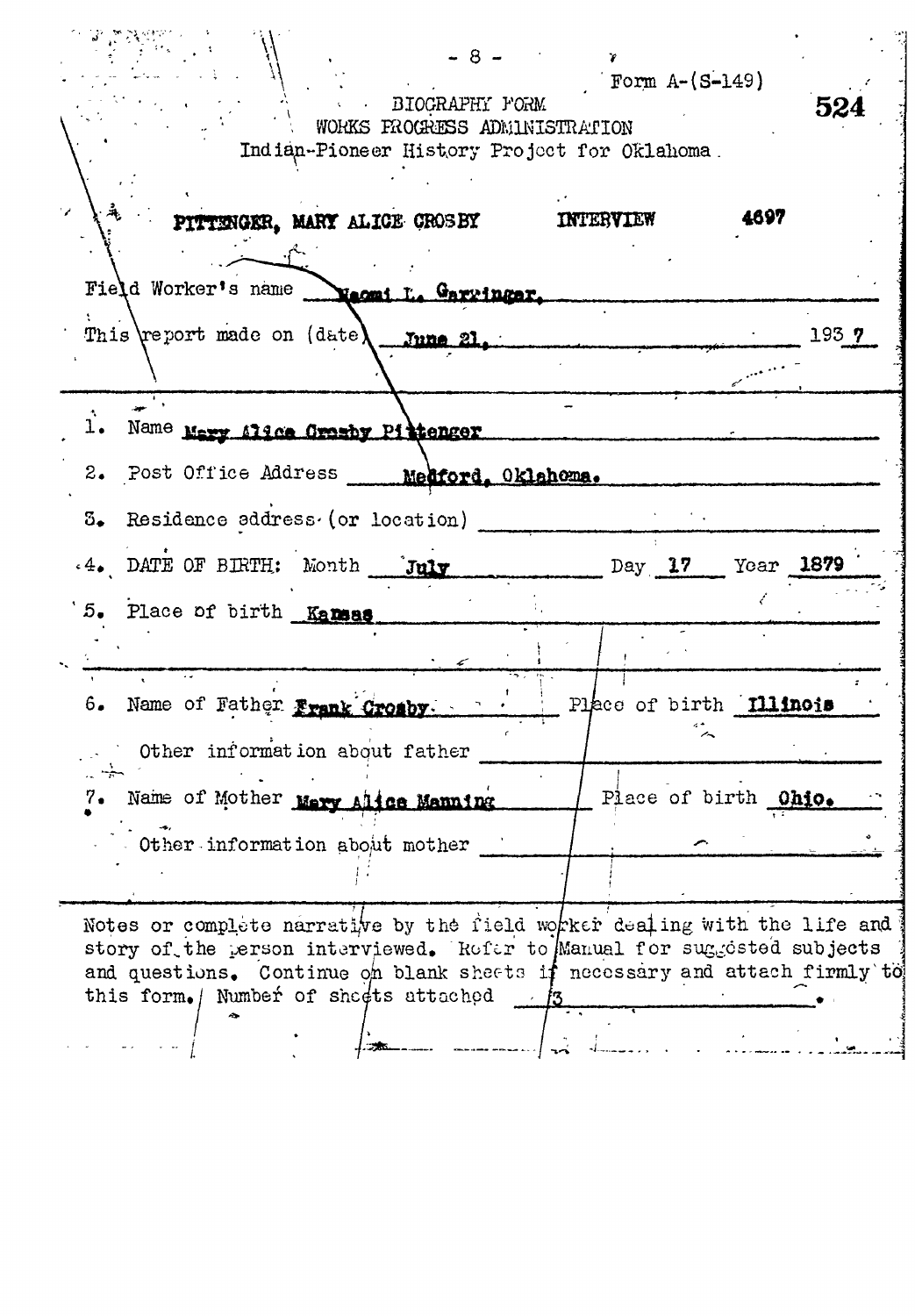## PITTENGER. MARY ALICE OROSBY

## **INTERVIE**

4697

Naomi L. Garringer. Field Worker. June 21, 1957.

> An Interview with Mary Alice Crosby Pittenger. Medford, Oklahoma.

I came here in 1894 from Wichita, Kansas, with my uncle. Mr. Crosby, when I was fourteen years of age.

Mr. Crosby made the race when the Cherokee Strip Was opened. September 16, 1893. He didn't get a claim so bought one six and one-half miles south of Wakita. In the spring he built a frame house and the family came in June. Mr. Crosby did freighting through the Cherokee Strip before it was opened. It was such a lonely looking place, no trees. I was the first teacher in District 57. Grant County. I was fourteen years old at the \$ime.

At that time houses were mostly soddies or dugouts end were few and far between.

In the spring of 1895 enough settlers had come, to make it possible to have a school. In District No. 57. located five miles from Wakita, a dugout in the creek bank was made and then the school board set out to get a teacher. They finally errived at my home and stated their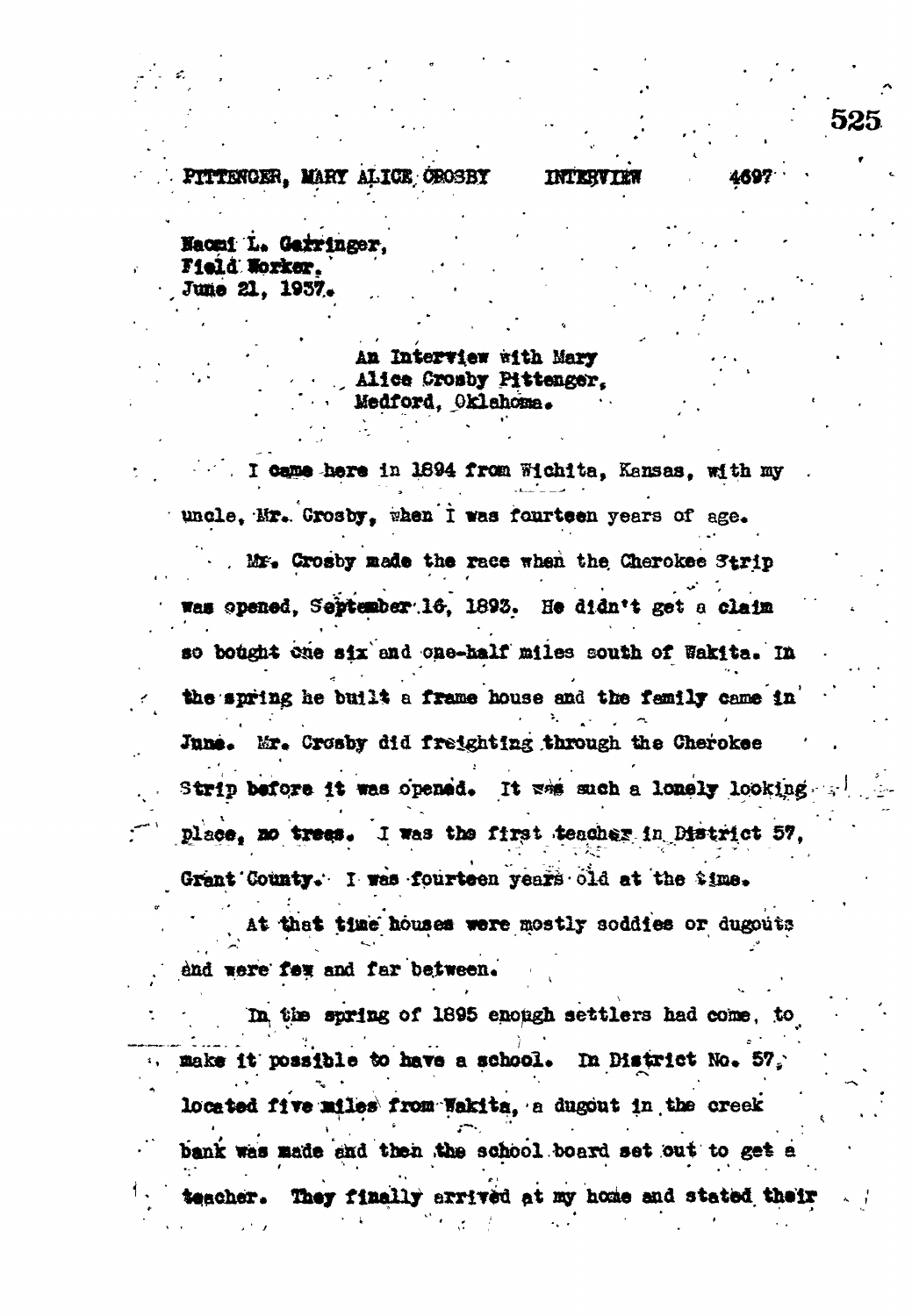## **MARY ALICE CHOSBY INTERVIEW**

**• , ' - -2 -**

**526**

• »

*\* **;**

**mission end in a joking manner I cfogg- them I would teach** >• ' ; • . " the school. They asked me what salary I wanted and I told them \$15.00 per month. The joke turned on me, for they **would not learn and leave out**  $\frac{1}{2}$ 

**In order to draw the school allowance for the dis**trict, at least a three months term must be held. I went **to iHe County Superintendent and received a temporary certificate and was all set. for the opening of the school** term, about the first of March. The schoolhouse was about three and one-half miles from my home and most of the time I walked both ways, cutting across the prairie. This school **was given the name of Prairie Queen, The Cherokee Outlet** was settled by people from nearly all states. On the first **day of school the parents brought their children, with boxes for deska and the books they had used In the state from** which they had come. There were about thirty pupils end **nearly all grades, some more advanced than I. School closed** in May. In later years one of the patrons said that was the most successful term taught. In later years one of my former pupils became Superintendent of the first Rural Consolidated